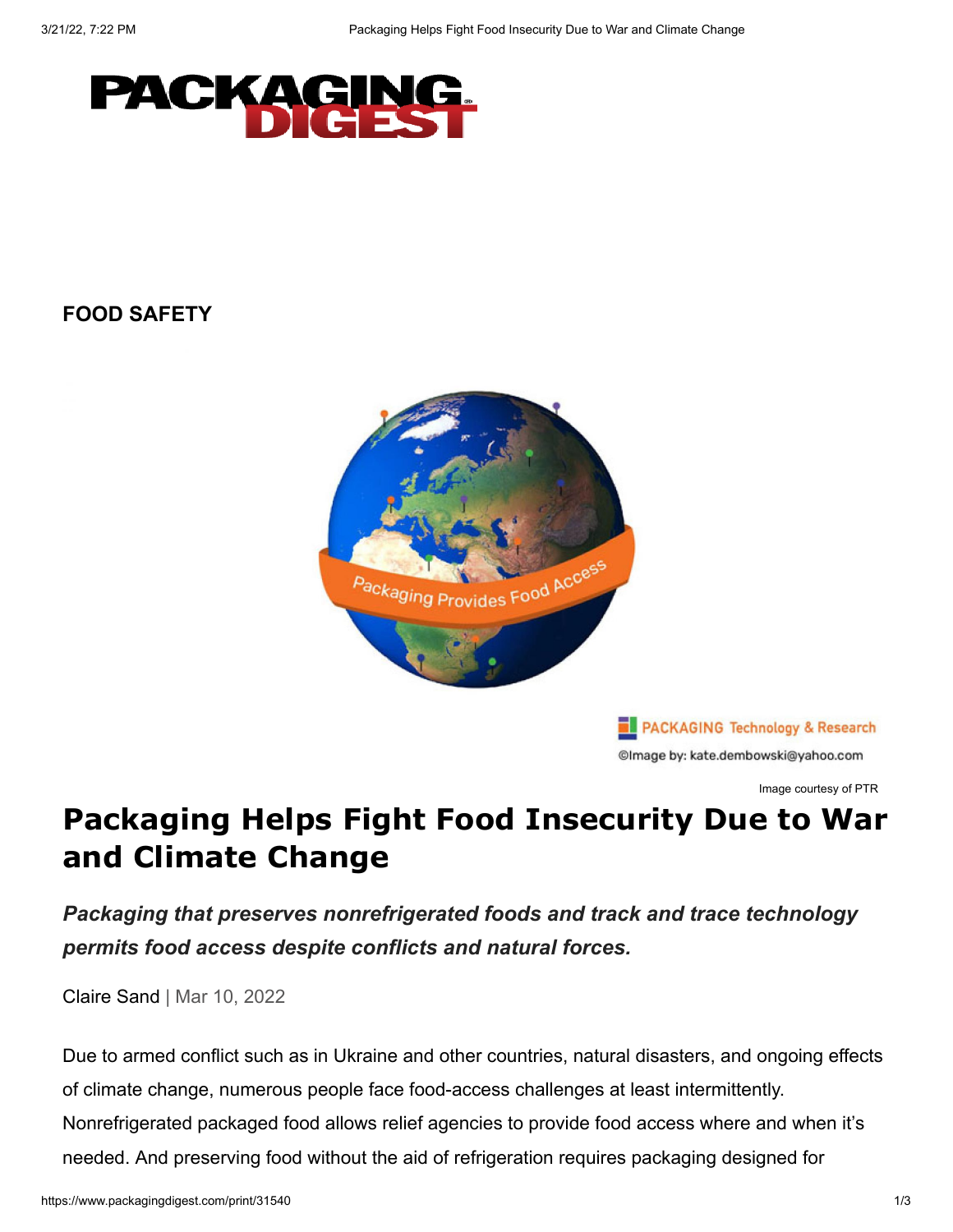specific processing — fermented, retort, aseptic, microwave-assisted thermal sterilization (MATS), and dehydration. Process and package requirements vary with the type of processing while trackand-trace aids in ensuring critical food supplies arrive where and when needed.

## **Packaging that preserves perishable foods.**

**Fermentation** of food has a long history extending from the fermentation of cheeses and dough 4,000 BC in Kemet (now Egypt) and 2000 years later with fermenting of cabbage during the Ming Dynasty. Fermentation packaging requirements include acid resistance, pressure control, oxygen and moisture barrier, and temperature monitoring and packaging needs to withstand UV-C/B, ebeam, or hydrogen peroxide sterilization before product filling.

**Retort** evolved from Appert's corked glass jars in the early 1800s to glass jars equipped with metal closures, steel, and aluminum 2- and 3-piece cans to multilayer retort pouches that were first used in the 1960s. Regardless of the final package, reliable destruction of *Clostridium botulinum* is essential in retort processing. This requires packaging to resist temperatures approaching 300° F for a variable time. Notably, polymers move from a crystalline to an amorphous state within retort temperatures, a transition that causes oxygen permeability to increase and layers within a multilayer package to experience differential flexing.

> Packaging Digest**Background**

Microwave-assisted thermal sterilization (MATS) benefits from using metal oxidecoated PET and polymer nanoclay composite (PCN) multilayer films that are both high barrier and transparent to microwave energy.

**CLAIRE SAND Owner, Packaging Technology and Research**